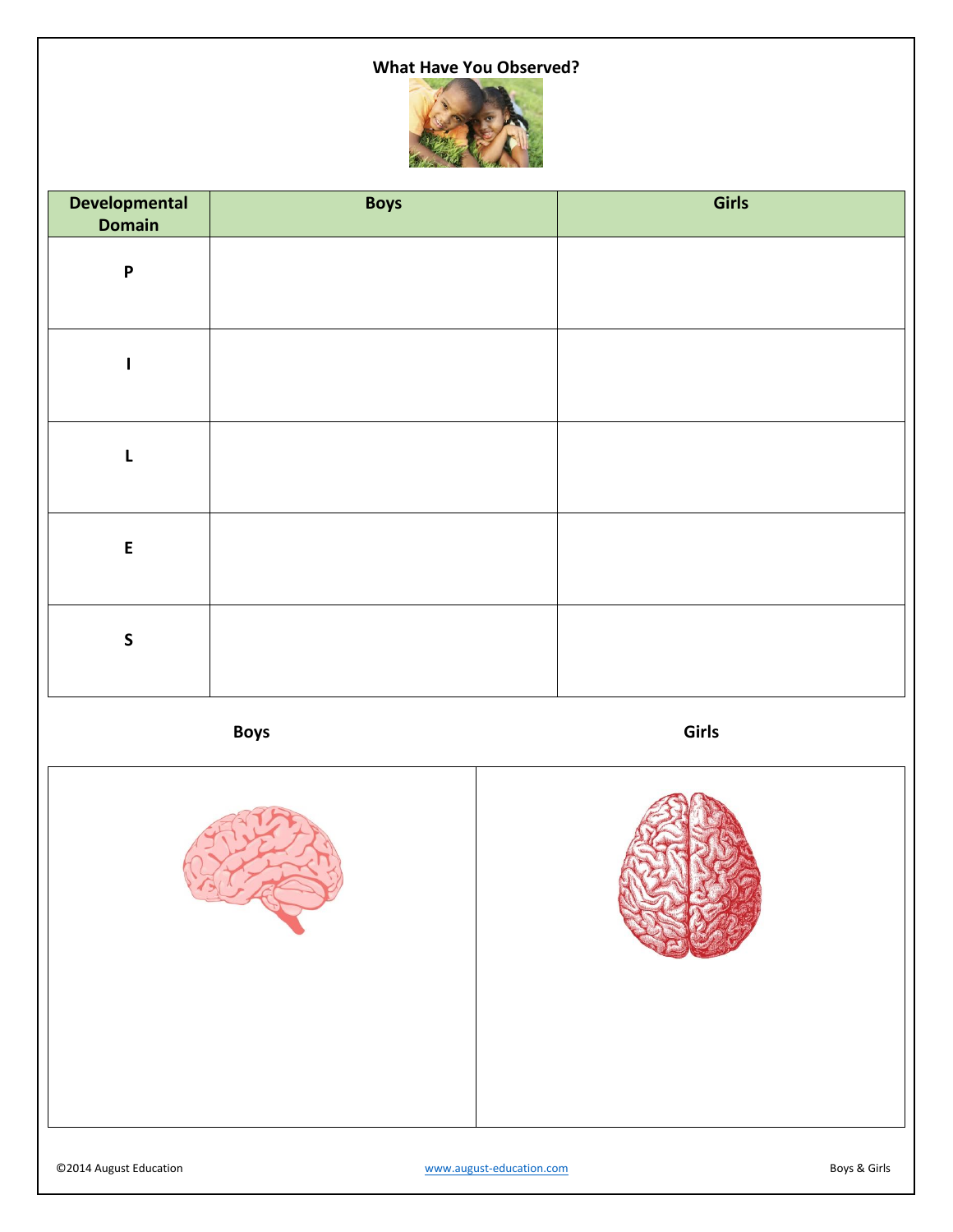| <b>My Brilliant Brain</b>                                                       |                            |  |  |  |
|---------------------------------------------------------------------------------|----------------------------|--|--|--|
| The video does not play in the webinar recording - so here is the YouTube link: |                            |  |  |  |
| https://youtu.be/AzNjd8rftlA                                                    |                            |  |  |  |
| <b>Big Picture</b>                                                              | <b>Specific Details</b>    |  |  |  |
| <b>Cortex</b>                                                                   | <b>Landmarks</b>           |  |  |  |
| <b>Mental Maps</b>                                                              | <b>Corpus Callosum</b>     |  |  |  |
| <b>Reference points</b>                                                         | <b>Brain Hemispheres</b>   |  |  |  |
| <b>Spatial Awareness</b>                                                        | <b>Verbal Reasoning</b>    |  |  |  |
|                                                                                 |                            |  |  |  |
|                                                                                 |                            |  |  |  |
|                                                                                 |                            |  |  |  |
|                                                                                 |                            |  |  |  |
|                                                                                 |                            |  |  |  |
|                                                                                 |                            |  |  |  |
|                                                                                 |                            |  |  |  |
|                                                                                 |                            |  |  |  |
|                                                                                 |                            |  |  |  |
|                                                                                 |                            |  |  |  |
|                                                                                 |                            |  |  |  |
|                                                                                 |                            |  |  |  |
|                                                                                 |                            |  |  |  |
|                                                                                 |                            |  |  |  |
|                                                                                 |                            |  |  |  |
| <b>Boys &amp; Girls In Your Classroom</b>                                       |                            |  |  |  |
| <b>Room Arrangement &amp; Furnishings</b>                                       | <b>Materials and Games</b> |  |  |  |
|                                                                                 |                            |  |  |  |
|                                                                                 |                            |  |  |  |
|                                                                                 |                            |  |  |  |
|                                                                                 |                            |  |  |  |
|                                                                                 |                            |  |  |  |
|                                                                                 |                            |  |  |  |
|                                                                                 |                            |  |  |  |

| <b>Visuals and Displays</b>   | <b>Schedule</b>                  |
|-------------------------------|----------------------------------|
|                               |                                  |
|                               |                                  |
|                               |                                  |
|                               |                                  |
| <b>Teacher Communications</b> | <b>Guidance &amp; Discipline</b> |
|                               |                                  |
|                               |                                  |
|                               |                                  |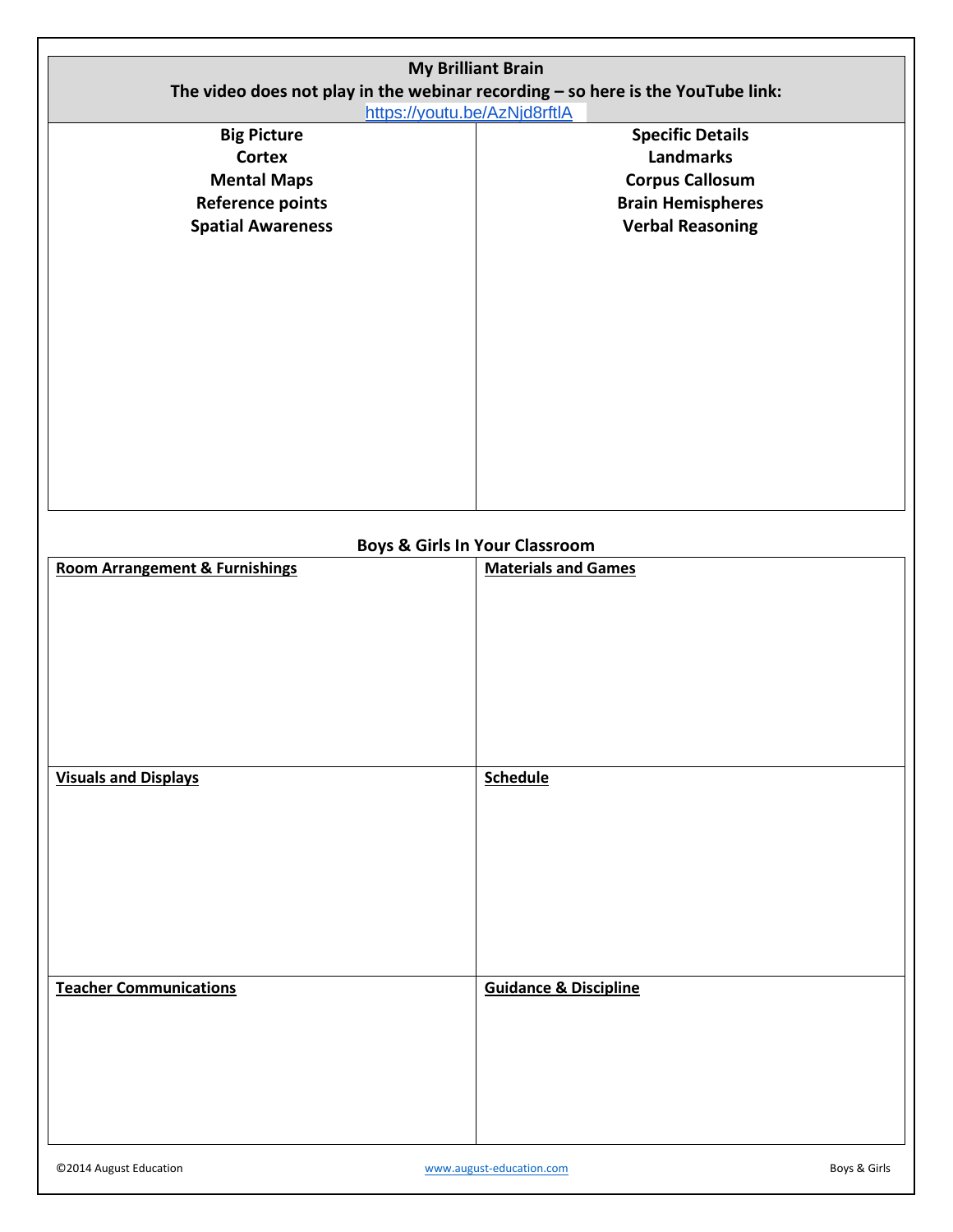# **Brain and Developmental Differences Between Boys & Girls**

| <b>Boys</b>                                                                                                               | Girls                                                        |  |  |  |
|---------------------------------------------------------------------------------------------------------------------------|--------------------------------------------------------------|--|--|--|
| <b>Brain</b>                                                                                                              |                                                              |  |  |  |
| The different regions of the brain develop in a different sequence, and different tempo, in boys compared with girls. The |                                                              |  |  |  |
|                                                                                                                           | differences do not lie in the structure of the brain, per se |  |  |  |
| 12 - 18 months behind girls                                                                                               | $12 - 18$ months ahead of boys                               |  |  |  |
| Boys are developing back-to-front capabilities, from                                                                      | Girls are developing front-to-back capabilities, from        |  |  |  |
| doing to thinking                                                                                                         | thinking to doing                                            |  |  |  |
| Corpus Callosum (part of the brain that connects left &                                                                   | Corpus Callosum (part of the brain that connects left &      |  |  |  |
| right lobes) is smaller in boys than girls                                                                                | right lobes) is larger in girls than boys                    |  |  |  |
| Less development in the speech centers in the brain                                                                       | More developed emotional verbal skills                       |  |  |  |
| connected to emotional verbal capabilities                                                                                | (Speech centers located within the limbic system)            |  |  |  |
| Brain development complete by around age 30                                                                               | Brain development complete between ages 22 - 25              |  |  |  |
|                                                                                                                           | years                                                        |  |  |  |
| <b>Physical Activity</b>                                                                                                  |                                                              |  |  |  |
| High levels of physical activity in all aspects of their                                                                  | Varying levels of physical activity in overall development   |  |  |  |
| development                                                                                                               |                                                              |  |  |  |
| Long protracted times of physical activity required                                                                       | Varying levels of physical activity                          |  |  |  |
| Rough & Tumble play builds intimacy                                                                                       | Nurture play builds intimacy                                 |  |  |  |
| Boys need indoor and outdoor physical activity which                                                                      | Girls need indoor and outdoor physical activity which        |  |  |  |
| includes speed, agility, strength, coordination, and                                                                      | balance, coordination, controlled movements,                 |  |  |  |
| challenge                                                                                                                 | manipulations, strategy, mastery                             |  |  |  |
| Boys require space!                                                                                                       | Girls function within the space                              |  |  |  |
| <b>Cognitive Development</b>                                                                                              |                                                              |  |  |  |
| Boys are task oriented and will 'pause' (Hodgkins)                                                                        | Girls brains are always 'on'                                 |  |  |  |
| between tasks                                                                                                             |                                                              |  |  |  |
| Boys have approx. 5000 words by age 5                                                                                     | Girls have approx. 7000 words by age 5                       |  |  |  |
| Learn by doing then thinking in preschool years                                                                           | Learn by thinking then doing in preschool years              |  |  |  |
| Are more interested in process                                                                                            | Are more interested in product                               |  |  |  |
| Develop big picture to details                                                                                            | Develop details to big picture                               |  |  |  |
| Stronger in kinesthetic learning                                                                                          | Lesser need for kinesthetic learning                         |  |  |  |
| Shorter span of 'sit still & concentrate'                                                                                 | Longer attention span and task completion                    |  |  |  |
| Takes longer to develop memory from learning                                                                              | Takes less time to develop memory from learning              |  |  |  |
| <b>Emotional Development</b>                                                                                              |                                                              |  |  |  |
| Express emotions and empathy in physical, actionable                                                                      | Express emotions and empathy with verbal and non-            |  |  |  |
| ways                                                                                                                      | verbal communication                                         |  |  |  |
| Weapon play                                                                                                               | Nurture play                                                 |  |  |  |

## **Interesting Facts:**

- In the male brain, a larger area is devoted to spatial mechanical functioning and half as much to verbal emotive functioning.
- Girls can multitask better than boys because the female corpus callosum is 26 percent larger than the male. The corpus callosum is the nervous tissue that sends signals between the two halves of the brain.
- Girls have the ability to transition between lessons more quickly and are less apt to have attention span issues.
- Boys utilize the cerebral cortex less often than girls and they access the primitive areas of the brain more often while performing the same types of activities or tasks.
- The neural connectors that create listening skills are more developed in the female brain and therefore enhance listening skills, memory storage, and tone of voice discrimination in girls.
- For the male brain to renew or recharge it will go into rest states, while the female brain does so without rest states or sleep.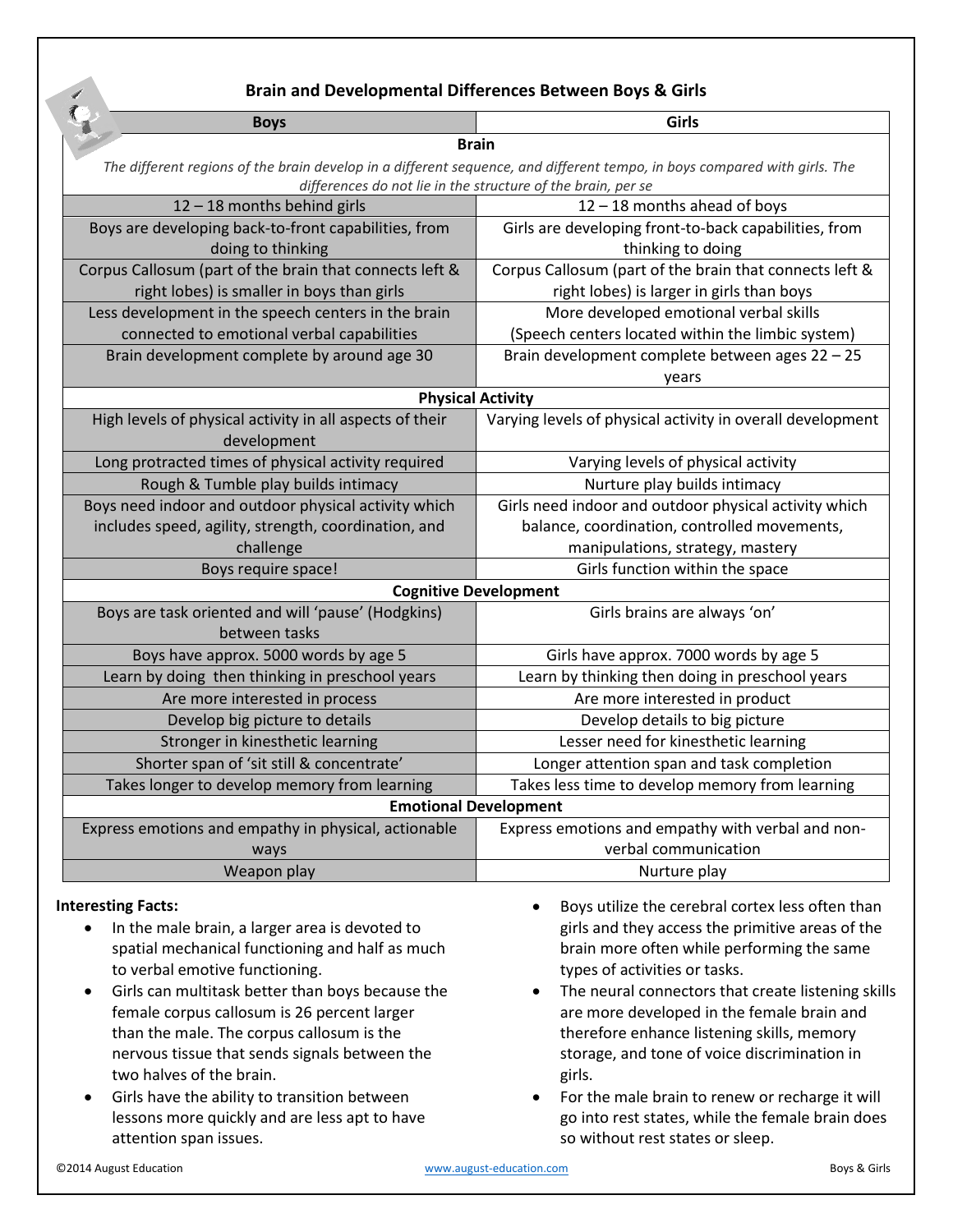- Girls make fewer impulsive decisions than boys due to a higher serotonin level.
- Boys have less serotonin and less oxytocin, which makes them more impulsive and less likely to sit still to talk to someone
- The female brain has 15 percent more blood flow than the male brain, allowing for enhanced integrated learning.
- Boys structure or compartmentalize learning due to the fact that they have less blood flow to the brain.
- Because girls have more cortical areas devoted to verbal functioning, they are better at sensory memory, sitting still, listening, tonality, and the complexities of reading and writing (the skills

and behaviors that tend to be rewarded in school).

- Boys' brains are better suited to symbols, abstractions, and pictures. Boys in general learn higher math and physics better than girls.
- Boys prefer video games for the physical movement and destruction. Boys get into more trouble for not listening, moving around, sleeping in class, and incomplete assignments.
- The male eye is drawn to cooler colors such as silver, black, blue, and gray, and boys tend to draw pictures of moving objects. In contrast, the female eye is drawn to textures and colors. It is also oriented toward warmer colors—reds, yellow, and oranges

| <b>Brain-based Genetic Differences in Girls and Boys</b> |                                                  |  |
|----------------------------------------------------------|--------------------------------------------------|--|
| <b>Girls Usually</b>                                     | <b>Boys Usually</b>                              |  |
| Hear better than boys                                    | Have 35 percent less hearing than girls due to   |  |
|                                                          | the cochlea length in the ear.                   |  |
| Can discriminate between objects better than boys        | Locate objects better than girls.                |  |
| Focus on faces and warm colors                           | Focus on movement and cold colors                |  |
| Use the advanced portion of the brain                    | Use more of the primitive parts of their brains  |  |
| Can explain and describe their feelings                  | Find it difficult to talk about feelings.        |  |
| Develop language and fine motor skills about six         | Develop targeting and spatial memory about four  |  |
| years earlier than boys.                                 | years earlier than girls.                        |  |
| Multitask well and make easy transitions                 | Focus on a task and transition more slowly       |  |
| Friendships are focused on other girls                   | Friendships are focused on a shared activity.    |  |
| Find conversation important                              | Find conversation unnecessary                    |  |
| Self-revelation and sharing are precious parts of        | Self-revelation is to be avoided if possible     |  |
| a friendship                                             |                                                  |  |
| Enjoy a close relationship with a teacher                | May not ask for help to avoid being perceived as |  |
|                                                          | "sucking up" to a teacher                        |  |
| Like to be faced, looked in the eye, and smiled at       | Avoid eye contact and prefer you sit beside them |  |
| Retain sensory memory details well                       | Don't retain sensory details                     |  |
| Do not deal with moderate stress well                    | Deal with moderate stress well                   |  |
| Want to be with friends when under stress                | Want to be alone when under stress               |  |
| Feel sick or nauseated when faced with threat            | Feel excited when faced with threat and          |  |
| and confrontation                                        | confrontation                                    |  |
| Prefer to read fiction                                   | Prefer nonfiction                                |  |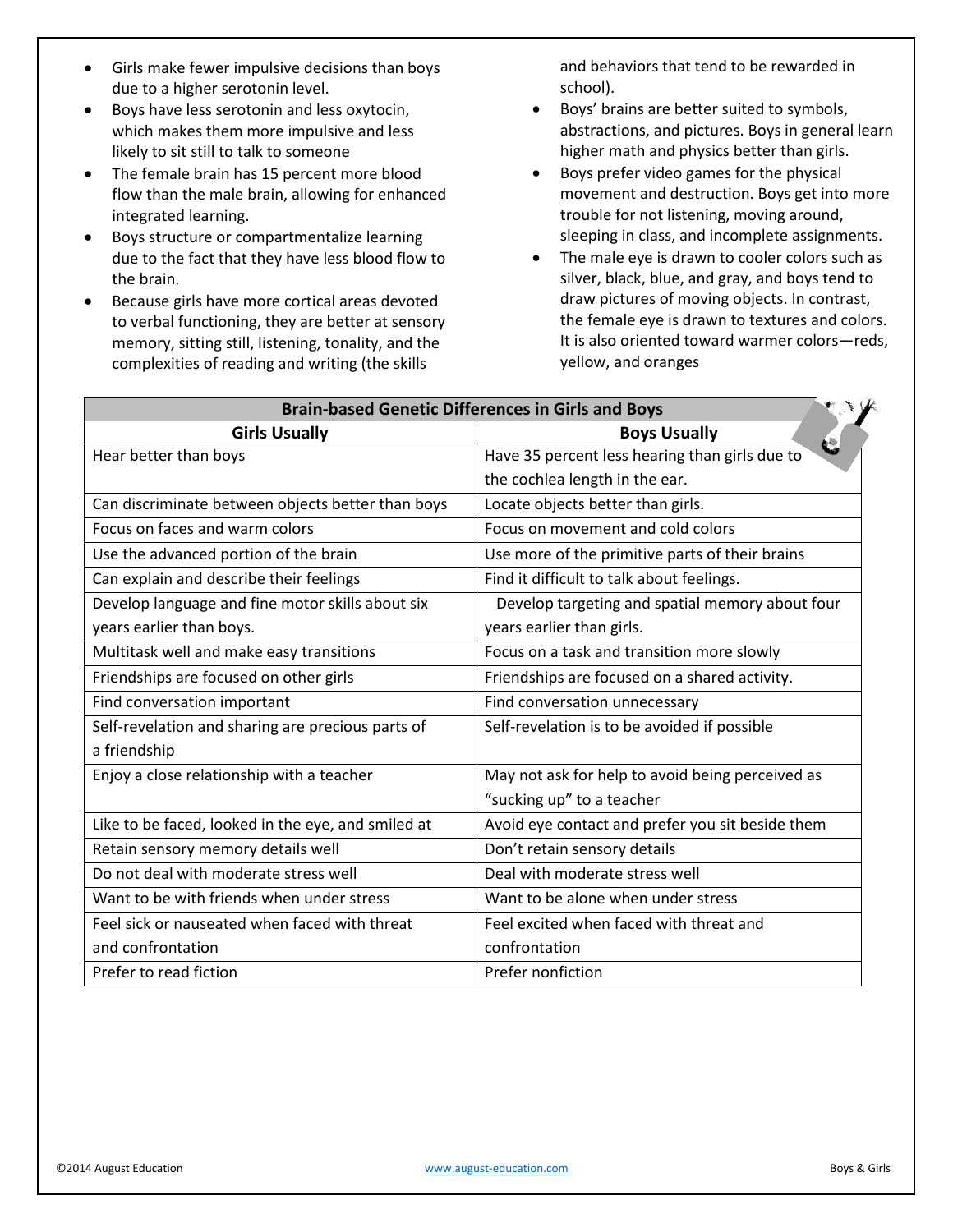## **BOYS, BOYS, BOYS!!!**

## **The Needs of Boys**



Gender differences are biological and not just cultural: the biological foundation for gender differences includes hormonal influences on the brain (Berger, 2003).

These differences begin in the fetal stage of development, when the sex hormones begin to influence brain development, which continues to develop throughout childhood. These gender differences in brain maturation produces different overall development, such as the fact that infant girls tend to talk earlier than boys, and their language development continues to be more advanced than boys throughout early childhood (Fenson et al., 1994; Leaper, Anderson and Sanders, 1998).

Anyone who has worked in an early childhood program, or has both boys and girls at home, knows the needs of boys and girls differ widely. Some of the needs of boys, compared to those of girls, include:

**Physical Activity.** In general, boys are simply more physical than girls. Far more boys engage in rough-andtumble play than do girls (Humphreys & Smith, 1984). Boys also tend to enjoy physical activities on the playground, which is also cultural, as men in our culture engage in physical sports. While boys' need for physical activity may be partly due to culture, it is neurological as well. The brains of boys develop slower than those of girls, even before birth (Berger, 2003). Further, on average, boys tend to be more aggressive than girls, a trend that appears in many cultures (Whiting and Edwards, 1988). Not only is this due to brain development, but also due to male sex hormones, androgens (Berk, 2002).

**Space.** Boys simply take up more space than girls in their daily activities – both indoors and out(Harper and Sanders, 1975). From a teacher's perspective, they seem to spread out, use the far reaches of the playground, and want to push the limits on field trips. Maybe this is one reason boys love to play and work on the floor.

©2014 August Education [www.august-education.com](http://www.august-education.com/) Boys & Girls **Kinesthetic Learning.** One of Gardner's eight intelligences is bodily kinesthetic – learning through movement (Gardner, 1983). Bruner talks about three kinds of representations (memory): symbolic (words/numbers), icons (pictures) and enactive representation (muscle memory), and believes

young children's learning is dominated by iconic and enactive representation (1983). Enactive representation is kinesthetic learning. Boys seem to thrive using kinesthetic learning, which fits well with their use of space, need for physical activity, and their aggressive behaviors (Hale-Benson, 1986). They love outdoor projects, gardening, building with units and hollow blocks, field trips, and games.

**Hands-on-learning.** Boys are more advanced than girls in mathematical reasoning, spatial ability, and mechanical ability, while girls score higher on memory, perceptual accuracy, verbal fluency, and language tasks (Aikens, 1987). All preoperational children (before about age seven) need lots of hands-on-learning (Wardle, 2003); but, because of boys' abilities in math and mechanical skills, and their limitations in memory and language, they specifically need lots and lots of opportunities for hands-on learning, rather than verbal instruction, literacy activities, and rote learning.

**Lots of Play.** As I have already mentioned, boys are much more likely to engage in rough-and-tumble play than girls. One expert believes this kind of play helps boys overcome their genetic tendency towards hyperactivity and learning disabilities. Rough-andtumble play helps develop the frontal lobe of the brain, which is used to regulate behavior (Panksepp, 1998). Further, it is believed rough-and-tumble play assists in the development of motor skills, emotional regulation, and interpretation as well (Pellegrini and Smith, 2001), and Sutton-Smith suggests that play is an ideal forum for learning specific social skills (1997). Play is also a good way to increase brain development (synapse and dendrite growth) and increase speed of messages between all parts of the brain and nervous system – which is particularly important for boys (Berger, 2003).

## **Why Boys Struggle in Our Programs**

When I first suggested boys struggle in our programs I was roundly criticized for focusing just on boys, and not on the needs of all young children (Wardle, 1991). Until recently the prevailing view among educators was that our education system – including early childhood programs – favors boys (Sadker and Sadker, 1994). While this may have been true of middle and high school – especially in math and science - it has never been true in early childhood programs. Thus we have been extremely reluctant to recognize a problem exists. Other reasons include:

In general, the development of boys' brains and overall nervous systems is delayed compared to girls (Berk, 2002; Leaper, Anderson & Sanders, 1998). And since the brain affects cognitive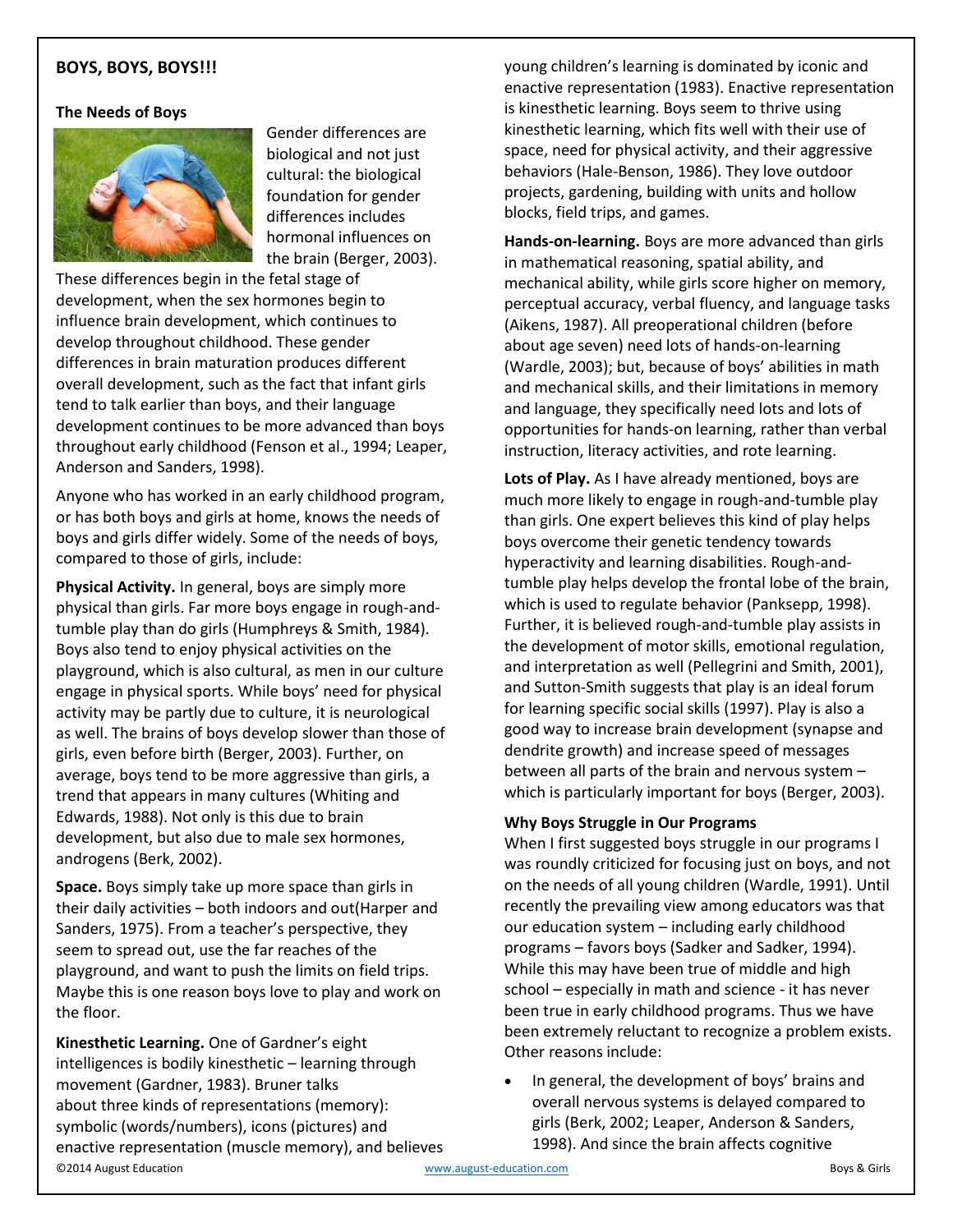development, attention and emotional regulation, this impacts a boy's overall "school readiness," including activity, attention span, and academic development.

- Most early childhood programs emphasize verbal and literacy activities, the arts, and social-dramatic play. Boys prefer rough-and-tumble play, aggressive activities, hands-on manipulation of concrete materials, and lots and lots of movement. Furthermore, boys have less attention and poorer self-regulation than girls.
- Early childhood programs have a goodness-of-fit between them and girls. Almost all early childhood teachers are women; most women seem to prefer behaviors and activities more often attributed to girls than boys. Many programs notice two things when a male teacher or volunteer is in the classroom: more rough-and-tumble play, more noise and physical activity, and more boys getting involved in activities.
- Added to this dilemma is that many programs do not have adequate indoor and outdoor facilities for gross motor play. Further, programs like Head Start often spend more resources on computers than on equipment for quality outside play (Wardle, 1999; 2000).
- We already know that more boys arrive into our programs with more disabilities than girls (Berger, 2003). Further, many boys simply cannot meet the increased expectations of our early childhood programs. These facts lead to more boys than girls being diagnosed with special needs.

## **Solutions**

There are a variety of things we need to do to make sure boys have equal opportunity to succeed in our early childhood programs. We must:

- Reevaluate our focus on standards. First, we need to radically liberalize academic expectations for young children (up to third grade) – essentially going back to a true application of developmentally appropriate practice (Wardle, 1999). Secondly, we need to insist on developing and implementing rigorous standards for physical activity.
- Increase the presence of men in early childhood classrooms. Through hiring more men, using fathers in the classroom, and attracting male volunteers (seniors, people in service organizations like the scouts, etc), programs can begin to provide more activities and behaviors boys need. However, this approach will be ineffective if an overall passive culture is maintained (an insistence on quiet, no rough-and-tumble play, restrictive outdoor play

rules, no messy activities, no indoor gross-motor actives, etc). Men recruited to work in the classroom should be encouraged to develop and engage in these kinds of activities.

- Train all staff on the unique needs of boys and provide techniques, methods, and approaches to meet these needs. This includes providing lots of physical activities (inside and outside), woodwork, physical games, different science and mechanical projects, and all sorts of hands-on math activities. Training must include instruction in woodwork, math and science projects, and typically 'male' experiences, since many women are uncomfortable or unfamiliar engaging in these activities. In my Head Start program we discovered that a full training day of making things out of wood produced wonders for woodwork activities in the classroom (Wardle, 1991).
- Make the classroom "boy friendly." For example, provide a regular woodwork station, and completely redo the "housekeeping area," changing its name to "dramatic play area." Include a vast array of stereotypical male props: hard hats, brief cases, firefighters' hoses, police uniforms, professional sports hats and uniforms, tools for fixing cars, tool boxes, etc., (Wardle, 1991). One of my graduate students discovered that adding books about sports and sports heroes, how things work, and buildings and inventions, increased her kindergarten boys' reading scores.
- Be extremely cautious when recommending boys for special education services. Remember that in many areas boys are naturally delayed compared to girls.

From: Early Childhood News [www.earlychildhoodnews.com](http://www.earlychildhoodnews.com/)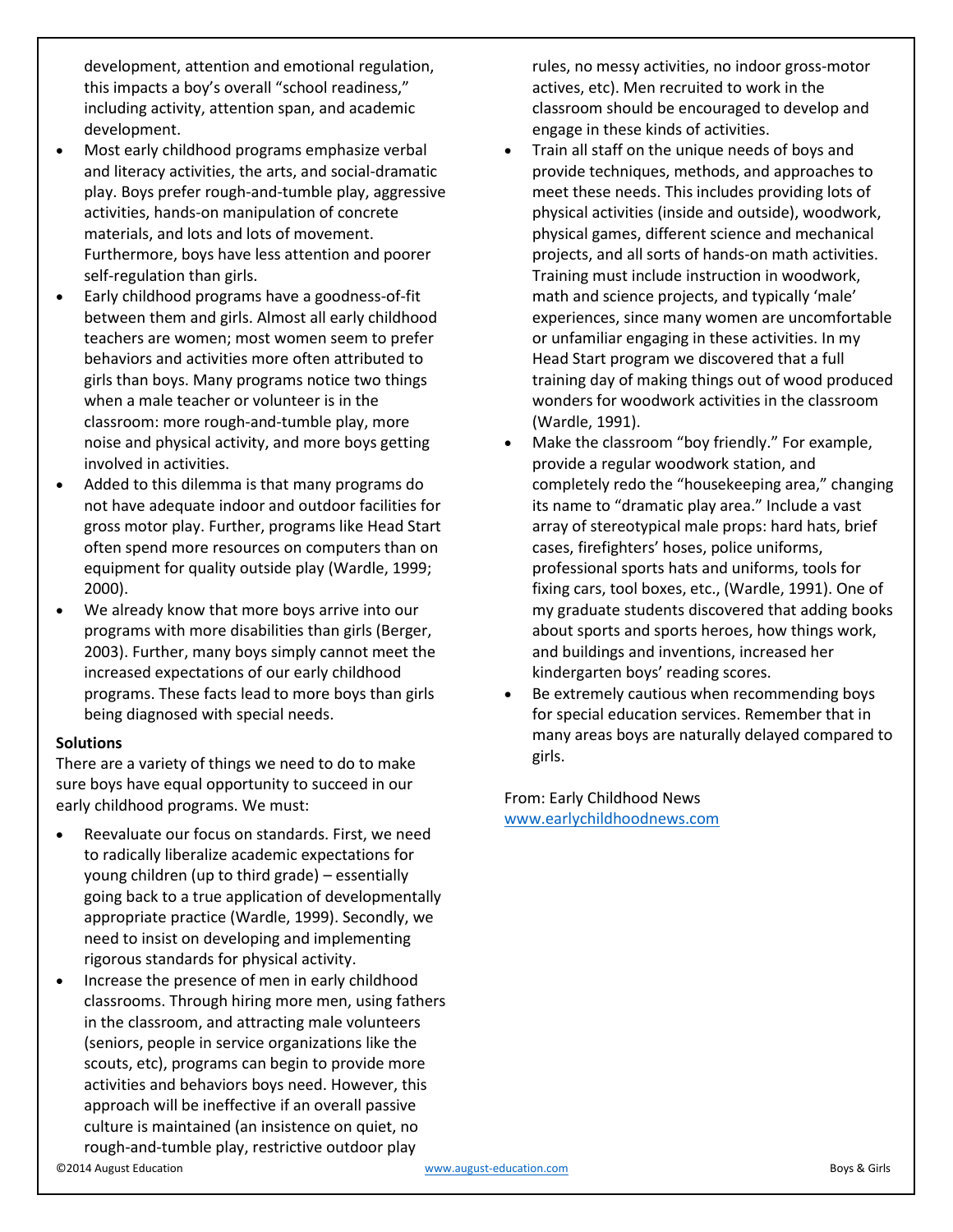# **Understanding Girls' Brains**

Research about the brain has found subtle but significant biological differences between male and female brains. Among the findings:



- Male brains are six to ten percent bigger, on average, than female brains.
- Female brains have more synapses (connections) than

male brains.

• Females have a bigger connecting area (the corpus callosum) between the two hemispheres of the brain. They tend to use both sides of the brain for a particular task more frequently than do males.

#### **Differences begin before birth.**

JoAnn Deak, Ph.D., an expert on brain research, reports that the differences in male and female brains start in the womb. "Many female brains have more neurons in certain areas than male brains, as a result of having more estrogen bathe them during fetal development. A hormonal/chemical wash (estrogen for girls, testosterone for boys) actually enhances certain parts of the brain and changes them structurally before birth. Therefore, each of us is born with different hard wiring."

#### **Girls' brains develop at a different pace.**

Girls and boys appear to have different developmental timelines, due in part to the differences in their brains. "For example," Deak notes, "most girls are born with language processing neurons on both sides of the brain, but most males have them only on the right side." As a result, girls often become earlier readers than boys and begin the writing process sooner. Many girls have less spatial awareness than boys but, at the same time, develop fine motor skills earlier than many boys. Most boys, however, tend to be more attracted to spatial tasks (such as playing with Legos) than most girls.

## **Most girls can (and will!) talk about emotion more easily than boys.**

Most girls' and boys' brains are wired to process the connection between language and emotion differently. Because of this, according to Deak, many girls may have an easier time talking about their feelings than many boys. In addition, female brains tend to focus a bit

better on details, so that girls can express their emotions at considerable length. Girls (particularly prepubescent ones) also have greater sensitivity to noise and tone of voice. As a result, some girls may hear yelling when there is only firmness in an adult's voice, or take feedback on their work as negative criticism, even when it's constructive.

## **Girls and boys react differently to stress.**

Hormones shape how girls' and boys' brains react to fear and stress. Under stress, everybody releases hormones such as epinephrine or cortisol, which prepare the body for fight or flight. However, recent research shows that females also produce oxytocin, a hormone connected to childbirth that is thought to enhance connection and caring. From a species survival standpoint, this response may increase the probability that females will take care of offspring or band together when threatened. Deak terms this the "double whammy" that makes risk-taking harder. "This increases the likelihood that a threatened female will get out of the situation rather than fight. Boys, on other hand, get a surge of testosterone, which can modulate fear and promote aggression." Deak encourages parents to help their girls take important risks and assert themselves in challenging situations.

#### **Anatomy is not destiny.**

The research does not claim that all girls' (or boys') brains work the same way, or that a girl's behavior is predestined by brain chemistry. Catherine Steiner-Adair, Ed.D., co-author of *Full of Ourselves: A Wellness Program to Advance Girl Power, Health and Leadership,* notes also that the research does not fit all girls. "If 20 percent of girls do not fit this pattern, that's one out of five, and that's a pretty big percentage. We therefore shouldn't make any assumptions about all girls' behavior being the same."

David Walsh, Ph.D., author of *Smart Parenting, Smarter Kids,* points out that while brain science tells us there are differences between boy and girl brains, it is important to note that no two brains are alike and that biology does not mean destiny. It is important not to lock kids into stereotyped expectations, but to let them explore and get involved in a wide range of activities.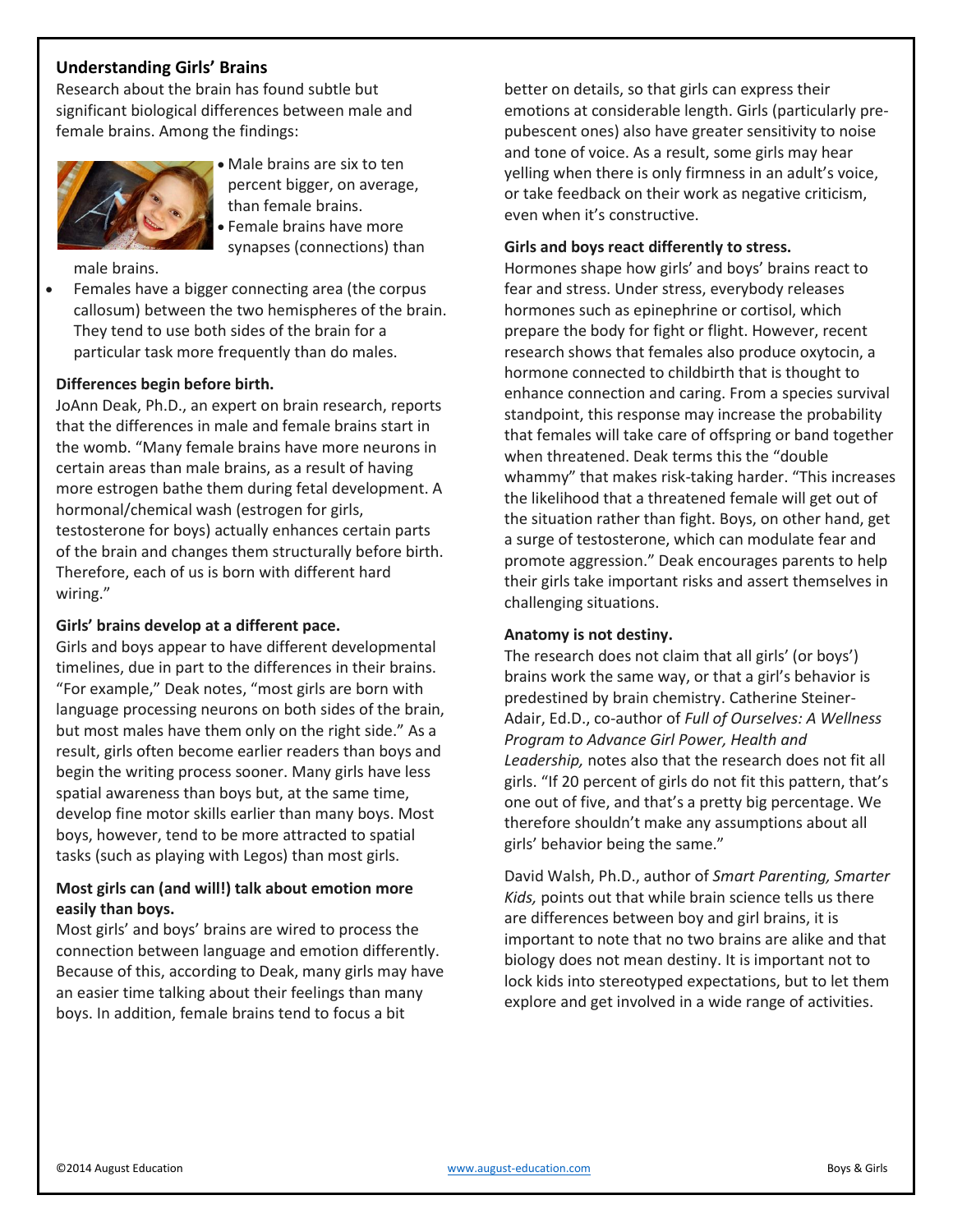# **Understanding Preschool Friendships**



For many girls, friends form the center of their lives. As girls grow up, it's not unusual for them to find best friends, break up, and reform friendships time and again. Friendships blossom and (occasionally) conflicts begin to bloom in preschool, when girls move from parallel play to playing with others.

## **Girl friendships start off magically.**

"The magic of friendship really starts when girls are drawn to each other through imaginative play and common interests. When it works, it's like watching a dance or jazz improvisation," comments Lawrence Cohen, Ph.D., co-author of *Best Friends, Worst Enemies* and *Mom, They're Teasing Me.* "Preschool girls often seem in perfect harmony, creating imaginary worlds and games. Big conflicts do occur — but there's flexibility and real beauty in their exchanges. I think when girls get older they often look back and miss that complete connection they once had."

## **Preschool girls have an enormous capacity to bond.**

Young girls form attachments that have a great deal of importance and meaning to them. They really 'fall in love.' A girl's best friend at nursery school is her anchor, and everything becomes right when that friend walks in the classroom door. Experts recommend you don't force friendships on girls, but you can encourage them to reach beyond their social sphere and become comfortable in a range of situations and with a range of people.

#### **Girls and boys often stop playing together in preschool.**

The shift into gender-exclusive play begins between ages of three and five for many children. When given a choice, many girls tend to be drawn towards art, dolls, and fantasy games, while boys will more often go into the block area or pull out imaginary swords. "With boys, the activity is the main focus," says Cohen*,* "but with girls, even young ones, the relationship becomes primary."

Although experts differ over reasons why, it is clear that girls care deeply about friendships starting at a young age. However, with these new relationships come new issues and challenges.

#### **The challenge with threes.**

"Having a 'best friend' can make a young child feel very secure," says Jane Katch, a veteran teacher at the Touchstone School in Grafton, Massachusetts, and author of *They Don't Like Me*. "In a game of pretend, both children know who they like to pretend to be and how the plot should progress. It can be hard for them to allow a third child into the mix. They may think the third person will change the rules or won't know how to play it the right way. When helping a third child join in, I might begin by suggesting the new player ask, 'Who can I pretend to be?' If she encounters resistance, I might ask the other two, 'How can you help her join the game in a way that won't spoil what you're playing?' "

#### **Young girls are taught to bury their aggressive feelings.**

"Toddler girls are just as likely to punch and grab and bite as boys," observes Cohen, "but the stage begins to set for girls to suppress their aggressive feelings when authority figures urge them to be nice." As a result, girls are forced to internalize their anger and communicate feelings indirectly, through exclusion, gossip, and meanness. "In my class," says Katch, "girls' meanness becomes quiet. Girls may just refuse to sit next to someone in a circle."

## **Power plays and exclusion begin when girls are young.**

"Young girls often reach for power by what they say, with statements like 'You can't come to my party'," observes Katch. This kind of behavior, called relational aggression, involves excluding others and making indirect but deeply hurtful comments. Katch says, "When I see this happening, I talk with the kids. I like to support the child who feels left out while helping the insiders develop empathy. One of the things I ask is, 'How would this feel if you were the one being excluded?' It reminds them all what it feels like to be in that situation and they're more likely to support the odd girl out."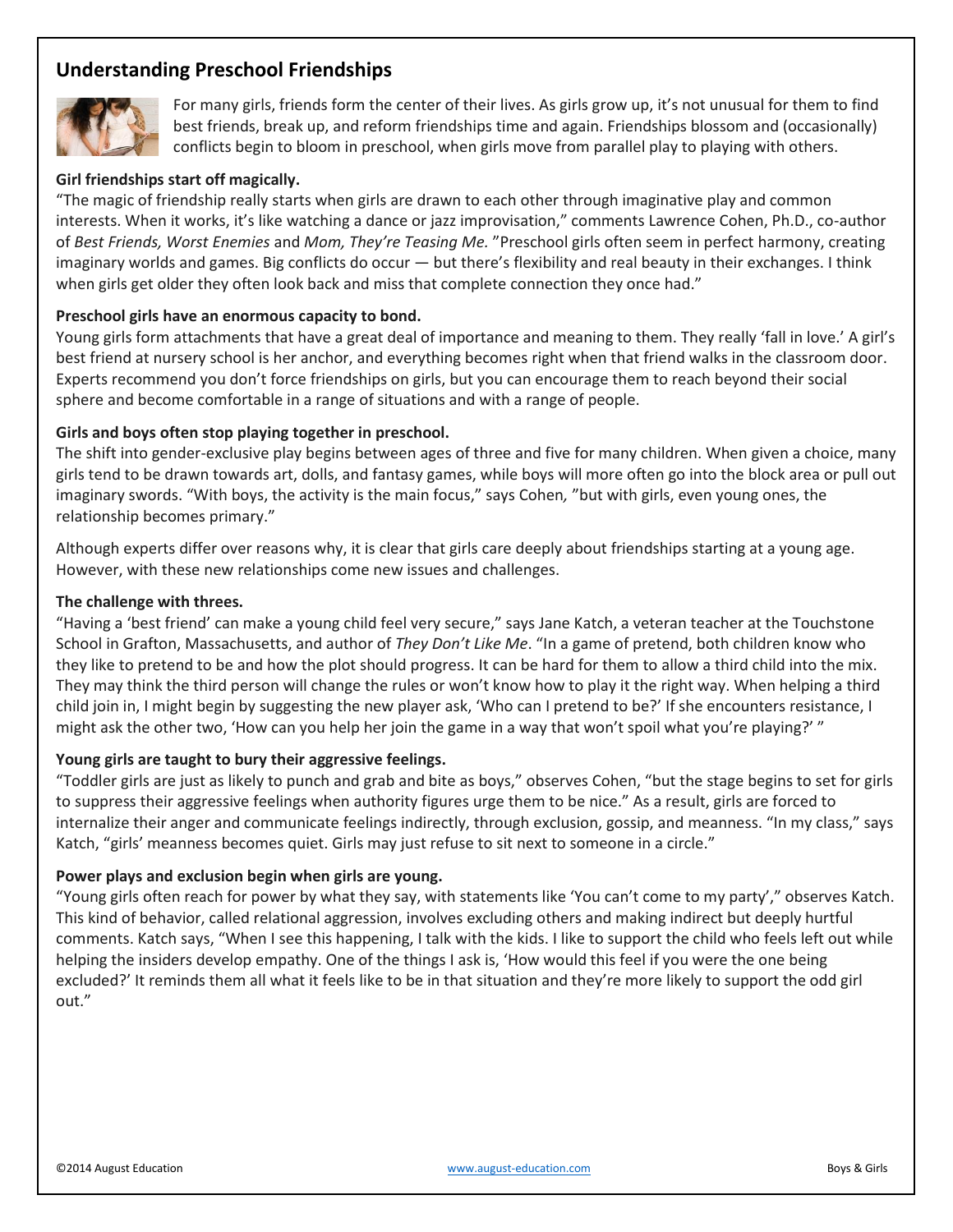| <b>Room Arrangement &amp; Furnishings</b> | <b>Materials and Games</b>       |
|-------------------------------------------|----------------------------------|
|                                           |                                  |
|                                           |                                  |
|                                           |                                  |
|                                           |                                  |
|                                           |                                  |
|                                           |                                  |
|                                           |                                  |
|                                           |                                  |
|                                           |                                  |
|                                           |                                  |
|                                           |                                  |
|                                           |                                  |
|                                           |                                  |
|                                           |                                  |
|                                           |                                  |
|                                           |                                  |
|                                           |                                  |
|                                           |                                  |
| <b>Visuals and Displays</b>               | <b>Schedule</b>                  |
|                                           |                                  |
|                                           |                                  |
|                                           |                                  |
|                                           |                                  |
|                                           |                                  |
|                                           |                                  |
|                                           |                                  |
|                                           |                                  |
|                                           |                                  |
|                                           |                                  |
|                                           |                                  |
|                                           |                                  |
|                                           |                                  |
|                                           |                                  |
|                                           |                                  |
|                                           |                                  |
| <b>Teacher Communications</b>             | <b>Guidance &amp; Discipline</b> |
|                                           |                                  |
|                                           |                                  |
|                                           |                                  |
|                                           |                                  |
|                                           |                                  |
|                                           |                                  |
|                                           |                                  |
|                                           |                                  |
|                                           |                                  |
|                                           |                                  |
|                                           |                                  |
|                                           |                                  |
|                                           |                                  |
|                                           |                                  |
|                                           |                                  |
|                                           |                                  |